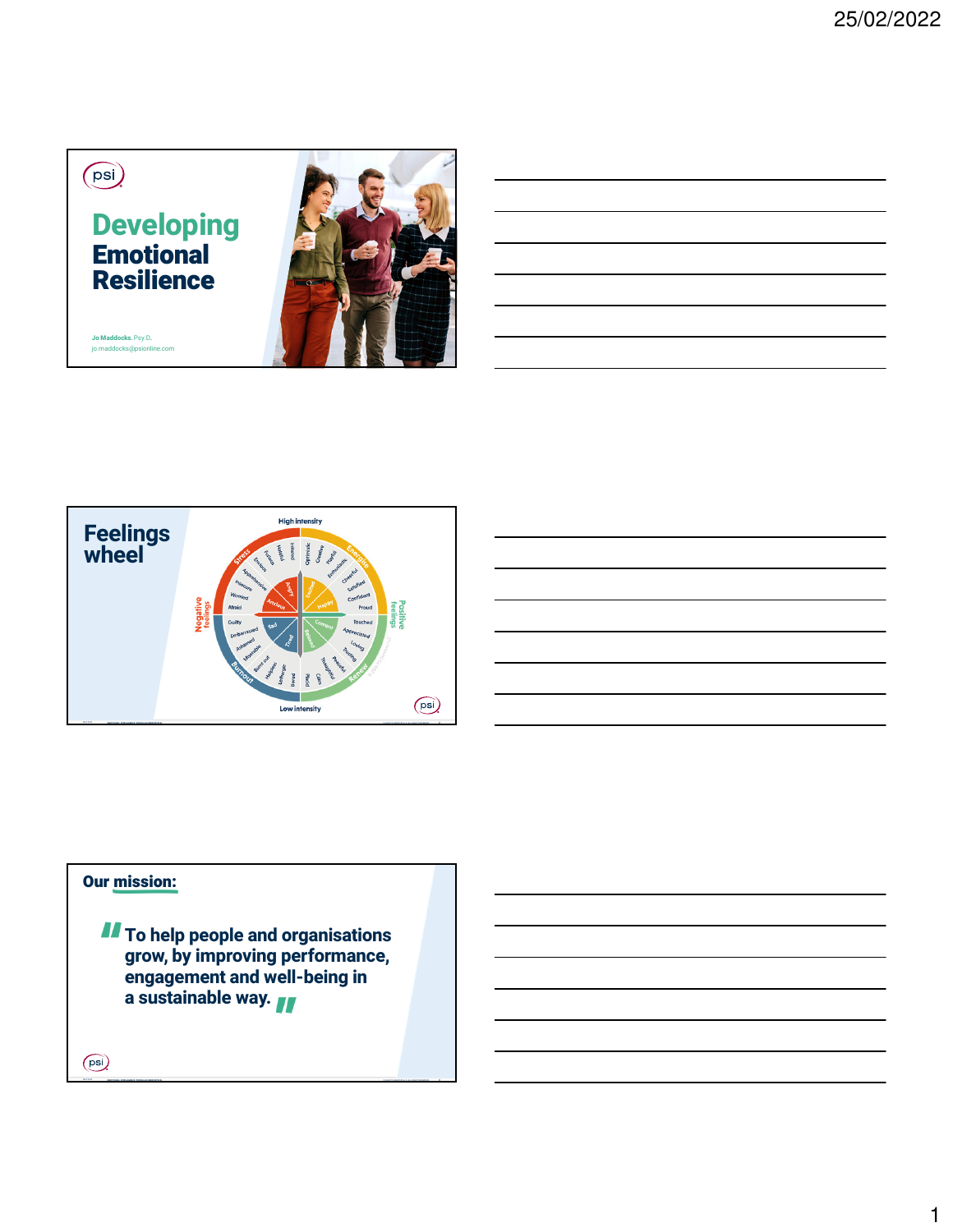



**EMOTIONAL INTELLIGENCE PROFILE ACCREDITATION 6** 

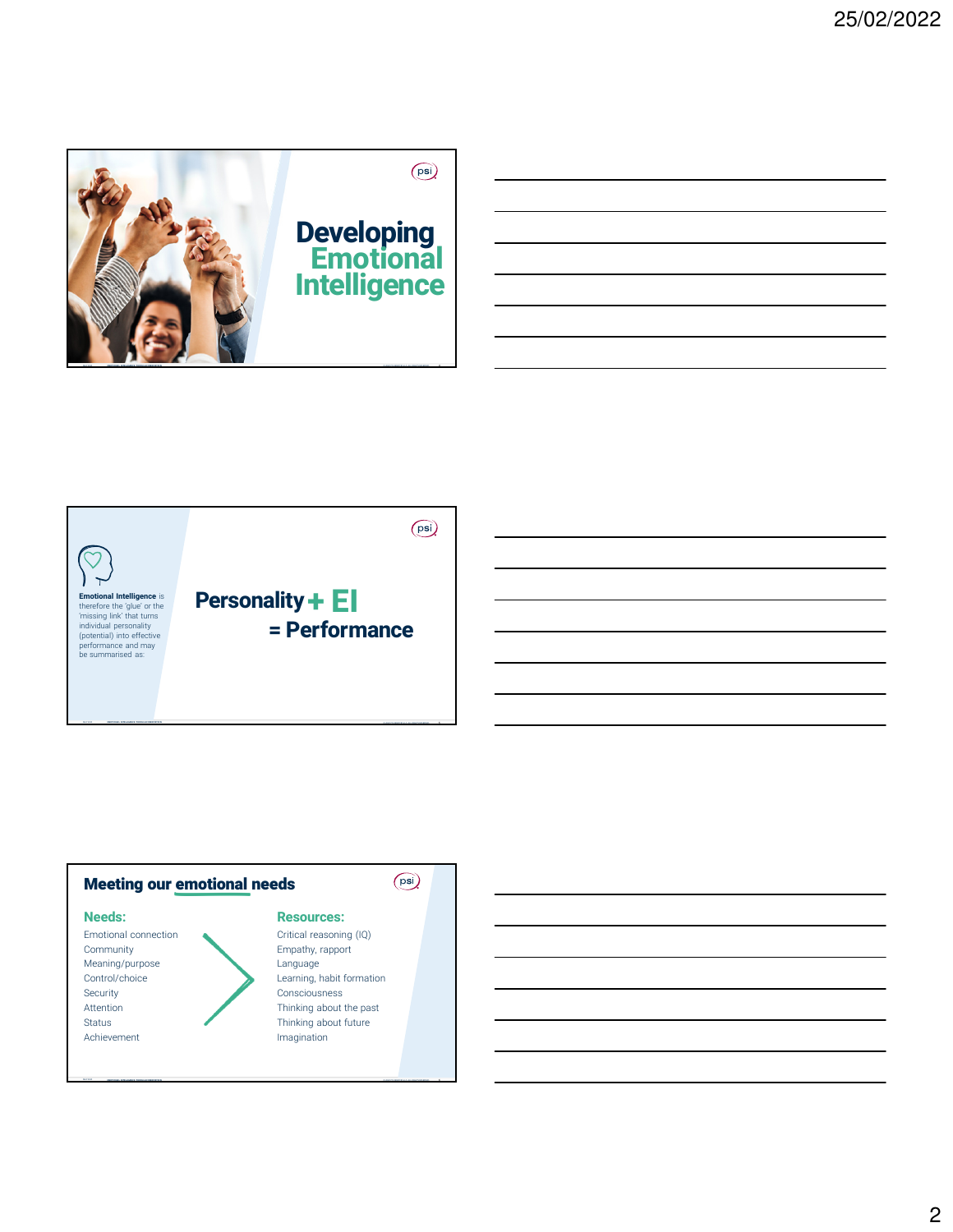| <b>Emotional Intelligence framework</b> |                  |                              | ວຣ                                |  |  |
|-----------------------------------------|------------------|------------------------------|-----------------------------------|--|--|
|                                         |                  | <b>Personal Intelligence</b> | <b>Interpersonal Intelligence</b> |  |  |
|                                         | <b>Behaviour</b> | <b>Self Management</b>       | <b>Relationship Management</b>    |  |  |
|                                         | <b>Feeling</b>   | <b>Self Awareness</b>        | <b>Awareness of Others</b>        |  |  |
|                                         | <b>Attitude</b>  | <b>Self Regard</b>           | <b>Regard for Others</b>          |  |  |
|                                         |                  |                              |                                   |  |  |
|                                         |                  |                              |                                   |  |  |
| <b>ALCOHOL</b>                          |                  |                              |                                   |  |  |

| the control of the control of the control of the control of the control of the control of the control of the control of the control of the control of the control of the control of the control of the control of the control |  |
|-------------------------------------------------------------------------------------------------------------------------------------------------------------------------------------------------------------------------------|--|
|                                                                                                                                                                                                                               |  |
|                                                                                                                                                                                                                               |  |
|                                                                                                                                                                                                                               |  |
|                                                                                                                                                                                                                               |  |
|                                                                                                                                                                                                                               |  |
|                                                                                                                                                                                                                               |  |
|                                                                                                                                                                                                                               |  |
|                                                                                                                                                                                                                               |  |
|                                                                                                                                                                                                                               |  |
|                                                                                                                                                                                                                               |  |
|                                                                                                                                                                                                                               |  |
|                                                                                                                                                                                                                               |  |
|                                                                                                                                                                                                                               |  |
|                                                                                                                                                                                                                               |  |
| <u> 1989 - Andrea Andrew Maria (h. 1989).</u>                                                                                                                                                                                 |  |
|                                                                                                                                                                                                                               |  |
|                                                                                                                                                                                                                               |  |
|                                                                                                                                                                                                                               |  |
|                                                                                                                                                                                                                               |  |
|                                                                                                                                                                                                                               |  |
|                                                                                                                                                                                                                               |  |
|                                                                                                                                                                                                                               |  |
|                                                                                                                                                                                                                               |  |
|                                                                                                                                                                                                                               |  |
|                                                                                                                                                                                                                               |  |
|                                                                                                                                                                                                                               |  |
|                                                                                                                                                                                                                               |  |
|                                                                                                                                                                                                                               |  |
|                                                                                                                                                                                                                               |  |





| Emotional Intelligence framework |                  |                              |                                   |  |
|----------------------------------|------------------|------------------------------|-----------------------------------|--|
|                                  |                  | <b>Personal Intelligence</b> | <b>Interpersonal Intelligence</b> |  |
|                                  | <b>Behaviour</b> | <b>Self Management</b>       | <b>Relationship Managen</b>       |  |
|                                  | <b>Feeling</b>   |                              |                                   |  |
|                                  | <b>Attitude</b>  | <b>Self Regard</b>           | <b>Regard for Others</b>          |  |
|                                  |                  |                              |                                   |  |
|                                  |                  |                              |                                   |  |

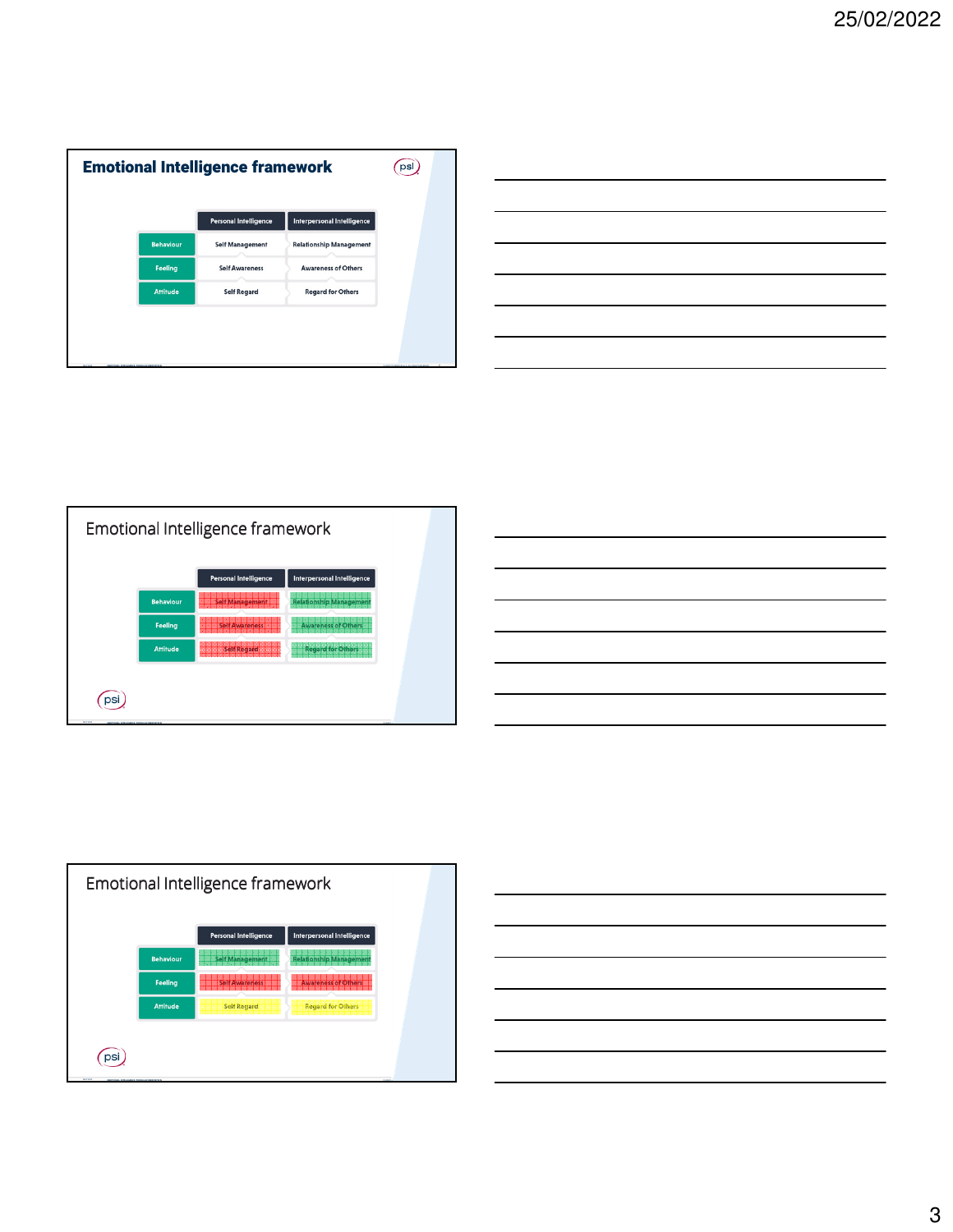



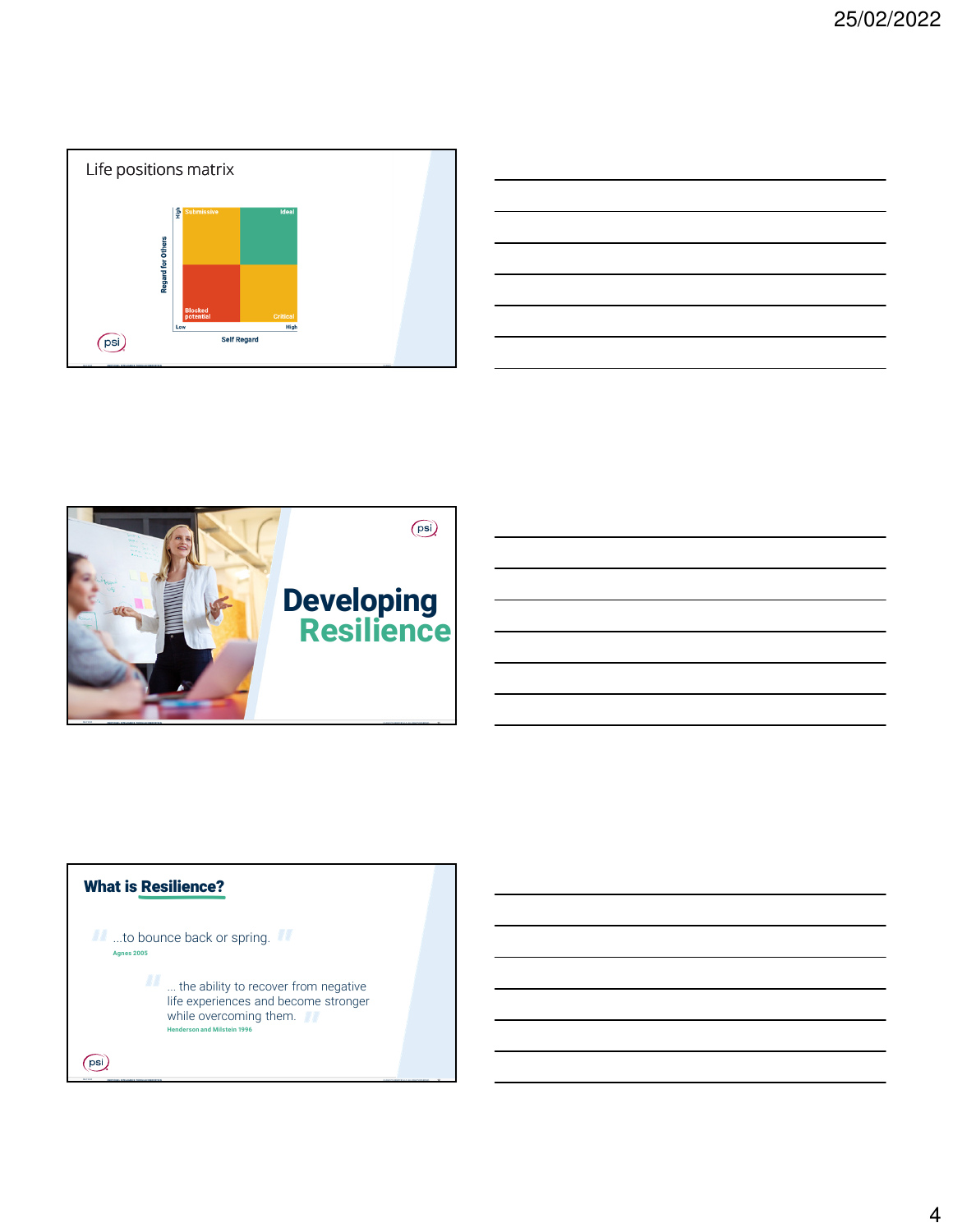

| <u> 1989 - Andrea Santa Andrea Andrea Andrea Andrea Andrea Andrea Andrea Andrea Andrea Andrea Andrea Andrea Andr</u> |  |                          |
|----------------------------------------------------------------------------------------------------------------------|--|--------------------------|
|                                                                                                                      |  |                          |
|                                                                                                                      |  |                          |
|                                                                                                                      |  | $\overline{\phantom{a}}$ |
|                                                                                                                      |  |                          |
|                                                                                                                      |  |                          |
|                                                                                                                      |  |                          |
|                                                                                                                      |  |                          |
|                                                                                                                      |  | $\overline{\phantom{a}}$ |
|                                                                                                                      |  |                          |
|                                                                                                                      |  | $\overline{\phantom{a}}$ |
|                                                                                                                      |  |                          |
|                                                                                                                      |  |                          |
| <u> 1980 - Johann Barnett, fransk politiker (</u>                                                                    |  |                          |







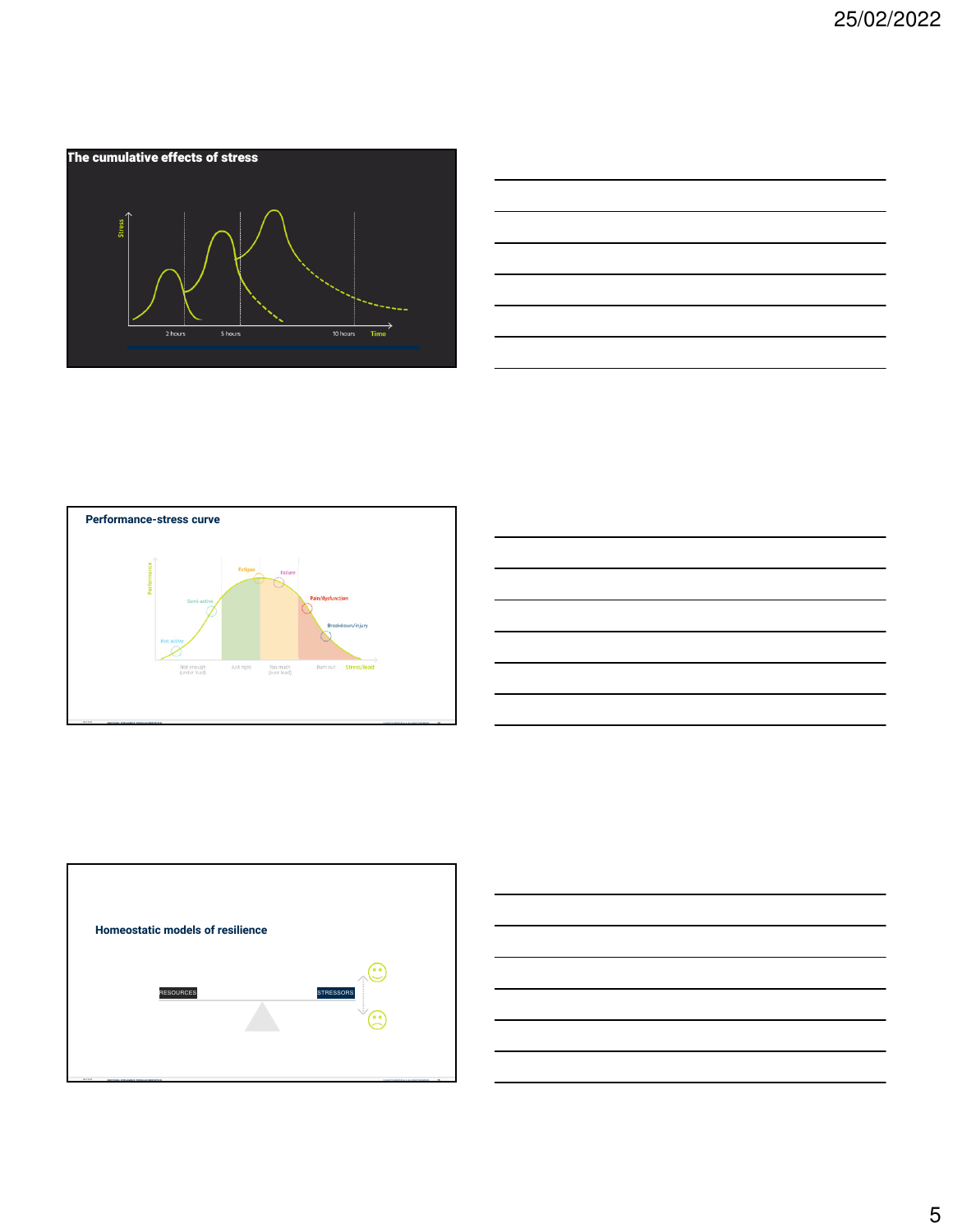

|  | ____ |
|--|------|
|  |      |
|  |      |
|  |      |
|  |      |
|  |      |
|  |      |
|  |      |
|  |      |
|  |      |
|  |      |







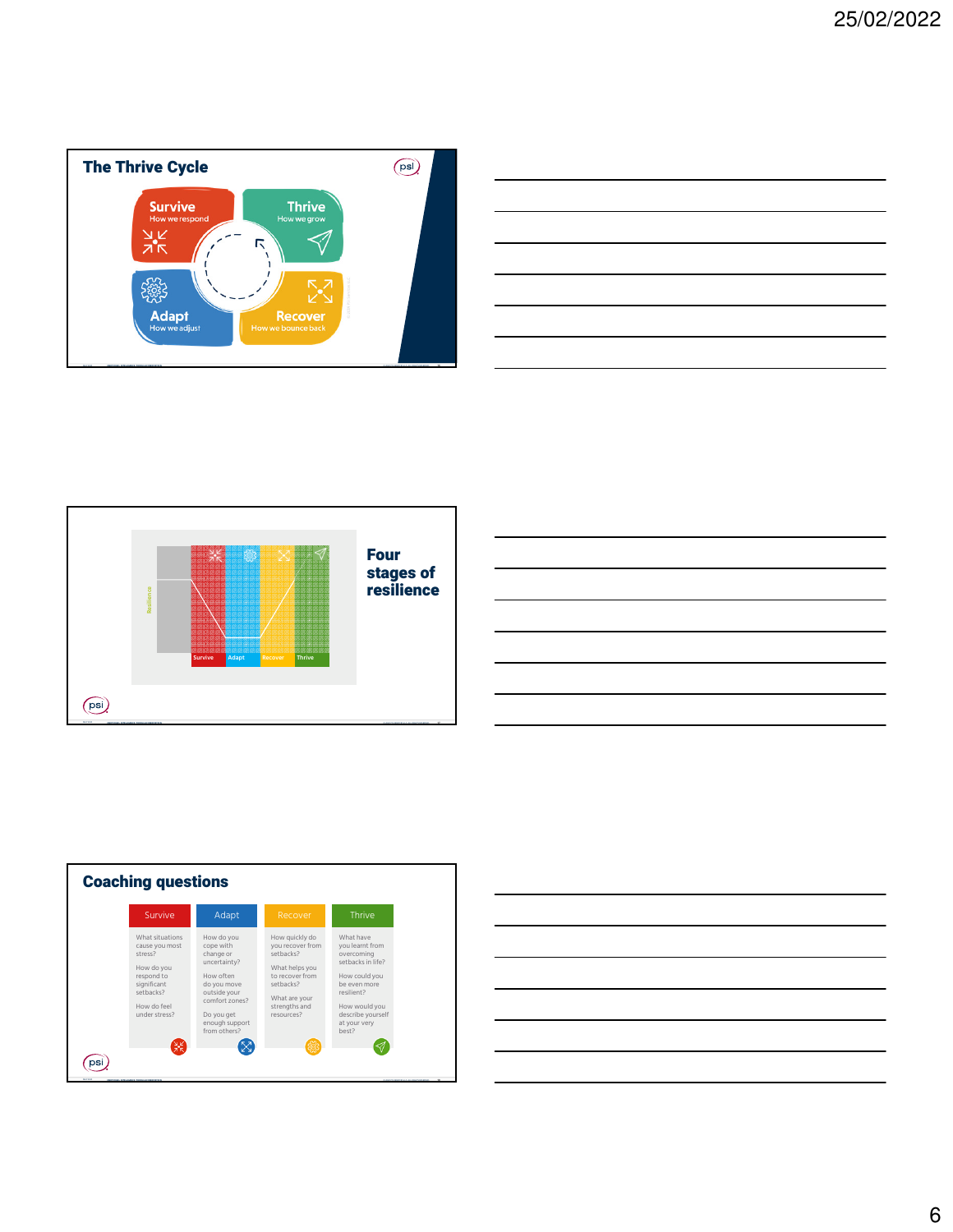

|                                                                                                                      | ______                        |
|----------------------------------------------------------------------------------------------------------------------|-------------------------------|
|                                                                                                                      |                               |
| <u> Andreas Andreas Andreas Andreas Andreas Andreas Andreas Andreas Andreas Andreas Andreas Andreas Andreas Andr</u> | ________                      |
|                                                                                                                      | __                            |
|                                                                                                                      |                               |
|                                                                                                                      | $\overline{\phantom{a}}$      |
|                                                                                                                      | the control of the control of |
|                                                                                                                      |                               |